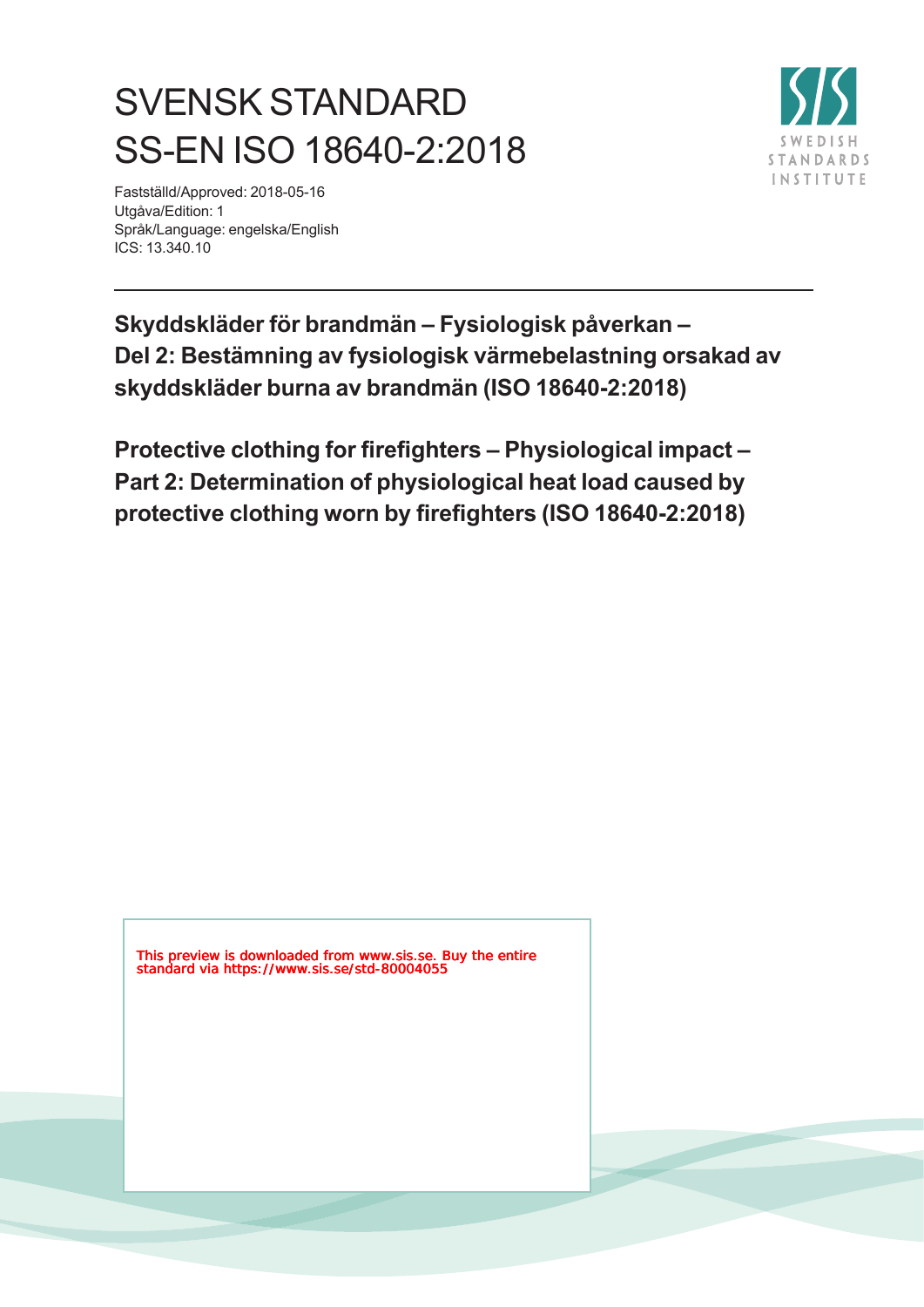## Standarder får världen att fungera

*SIS (Swedish Standards Institute) är en fristående ideell förening med medlemmar från både privat och offentlig sektor. Vi är en del av det europeiska och globala nätverk som utarbetar internationella standarder. Standarder är dokumenterad kunskap utvecklad av framstående aktörer inom industri, näringsliv och samhälle och befrämjar handel över gränser, bidrar till att processer och produkter blir säkrare samt effektiviserar din verksamhet.* 

#### **Delta och påverka**

Som medlem i SIS har du möjlighet att påverka framtida standarder inom ditt område på nationell, europeisk och global nivå. Du får samtidigt tillgång till tidig information om utvecklingen inom din bransch.

#### **Ta del av det färdiga arbetet**

Vi erbjuder våra kunder allt som rör standarder och deras tillämpning. Hos oss kan du köpa alla publikationer du behöver – allt från enskilda standarder, tekniska rapporter och standardpaket till handböcker och onlinetjänster. Genom vår webbtjänst e-nav får du tillgång till ett lättnavigerat bibliotek där alla standarder som är aktuella för ditt företag finns tillgängliga. Standarder och handböcker är källor till kunskap. Vi säljer dem.

#### **Utveckla din kompetens och lyckas bättre i ditt arbete**

Hos SIS kan du gå öppna eller företagsinterna utbildningar kring innehåll och tillämpning av standarder. Genom vår närhet till den internationella utvecklingen och ISO får du rätt kunskap i rätt tid, direkt från källan. Med vår kunskap om standarders möjligheter hjälper vi våra kunder att skapa verklig nytta och lönsamhet i sina verksamheter.

**Vill du veta mer om SIS eller hur standarder kan effektivisera din verksamhet är du välkommen in på www.sis.se eller ta kontakt med oss på tel 08-555 523 00.**

## Standards make the world go round

*SIS (Swedish Standards Institute) is an independent non-profit organisation with members from both the private and public sectors. We are part of the European and global network that draws up international standards. Standards consist of documented knowledge developed by prominent actors within the industry, business world and society. They promote cross-border trade, they help to make processes and products safer and they streamline your organisation.*

#### **Take part and have influence**

As a member of SIS you will have the possibility to participate in standardization activities on national, European and global level. The membership in SIS will give you the opportunity to influence future standards and gain access to early stage information about developments within your field.

#### **Get to know the finished work**

We offer our customers everything in connection with standards and their application. You can purchase all the publications you need from us - everything from individual standards, technical reports and standard packages through to manuals and online services. Our web service e-nav gives you access to an easy-to-navigate library where all standards that are relevant to your company are available. Standards and manuals are sources of knowledge. We sell them.

#### **Increase understanding and improve perception**

With SIS you can undergo either shared or in-house training in the content and application of standards. Thanks to our proximity to international development and ISO you receive the right knowledge at the right time, direct from the source. With our knowledge about the potential of standards, we assist our customers in creating tangible benefit and profitability in their organisations.

**If you want to know more about SIS, or how standards can streamline your organisation, please visit www.sis.se or contact us on phone +46 (0)8-555 523 00**



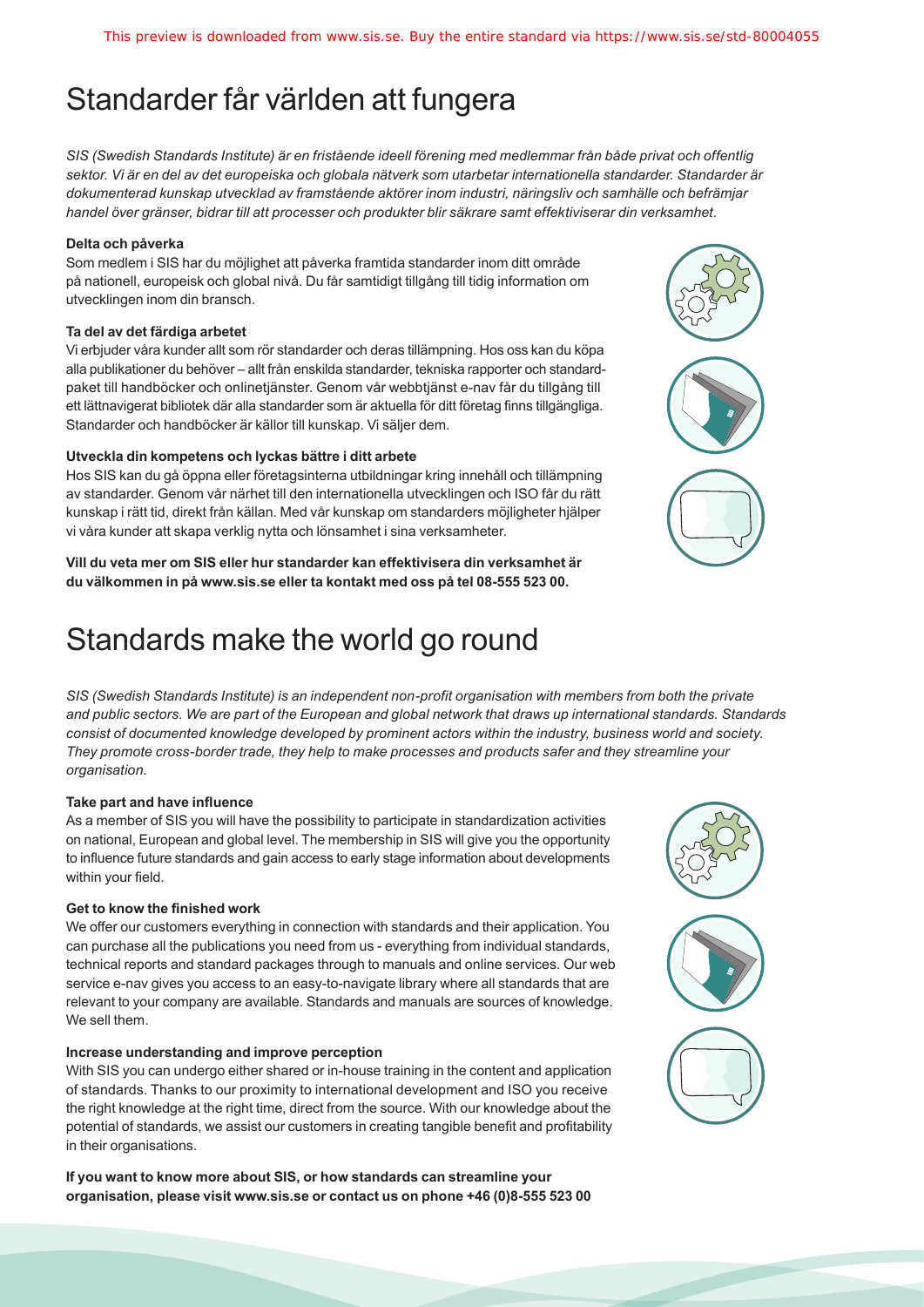Europastandarden EN ISO 18640-2:2018 gäller som svensk standard. Detta dokument innehåller den officiella engelska versionen av EN ISO 18640-2:2018.

The European Standard EN ISO 18640-2:2018 has the status of a Swedish Standard. This document contains the official version of EN ISO 18640-2:2018.

© Copyright/Upphovsrätten till denna produkt tillhör SIS, Swedish Standards Institute, Stockholm, Sverige. Användningen av denna produkt regleras av slutanvändarlicensen som återfinns i denna produkt, se standardens sista sidor.

© Copyright SIS, Swedish Standards Institute, Stockholm, Sweden. All rights reserved. The use of this product is governed by the end-user licence for this product. You will find the licence in the end of this document.

*Upplysningar om sakinnehållet i standarden lämnas av SIS, Swedish Standards Institute, telefon 08-555 520 00. Standarder kan beställas hos SIS som även lämnar allmänna upplysningar om svensk och utländsk standard.*

*Information about the content of the standard is available from the Swedish Standards Institute (SIS), telephone +46 8 555 520 00. Standards may be ordered from SIS, who can also provide general information about Swedish and foreign standards.*

Denna standard är framtagen av kommittén för Brandmannautrustning, SIS/TK 402/AG 15.

Har du synpunkter på innehållet i den här standarden, vill du delta i ett kommande revideringsarbete eller vara med och ta fram andra standarder inom området? Gå in på www.sis.se - där hittar du mer information.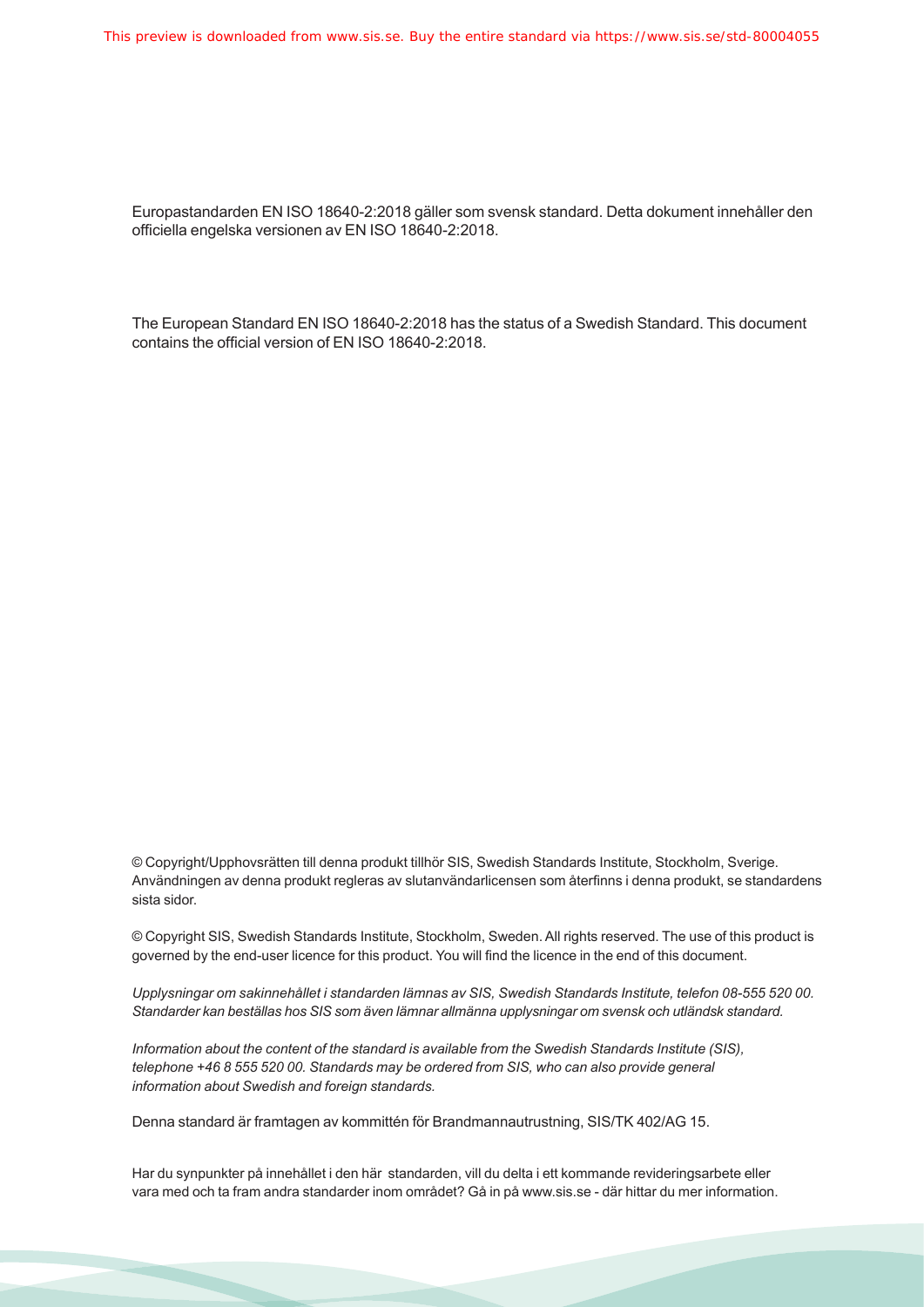This preview is downloaded from www.sis.se. Buy the entire standard via https://www.sis.se/std-80004055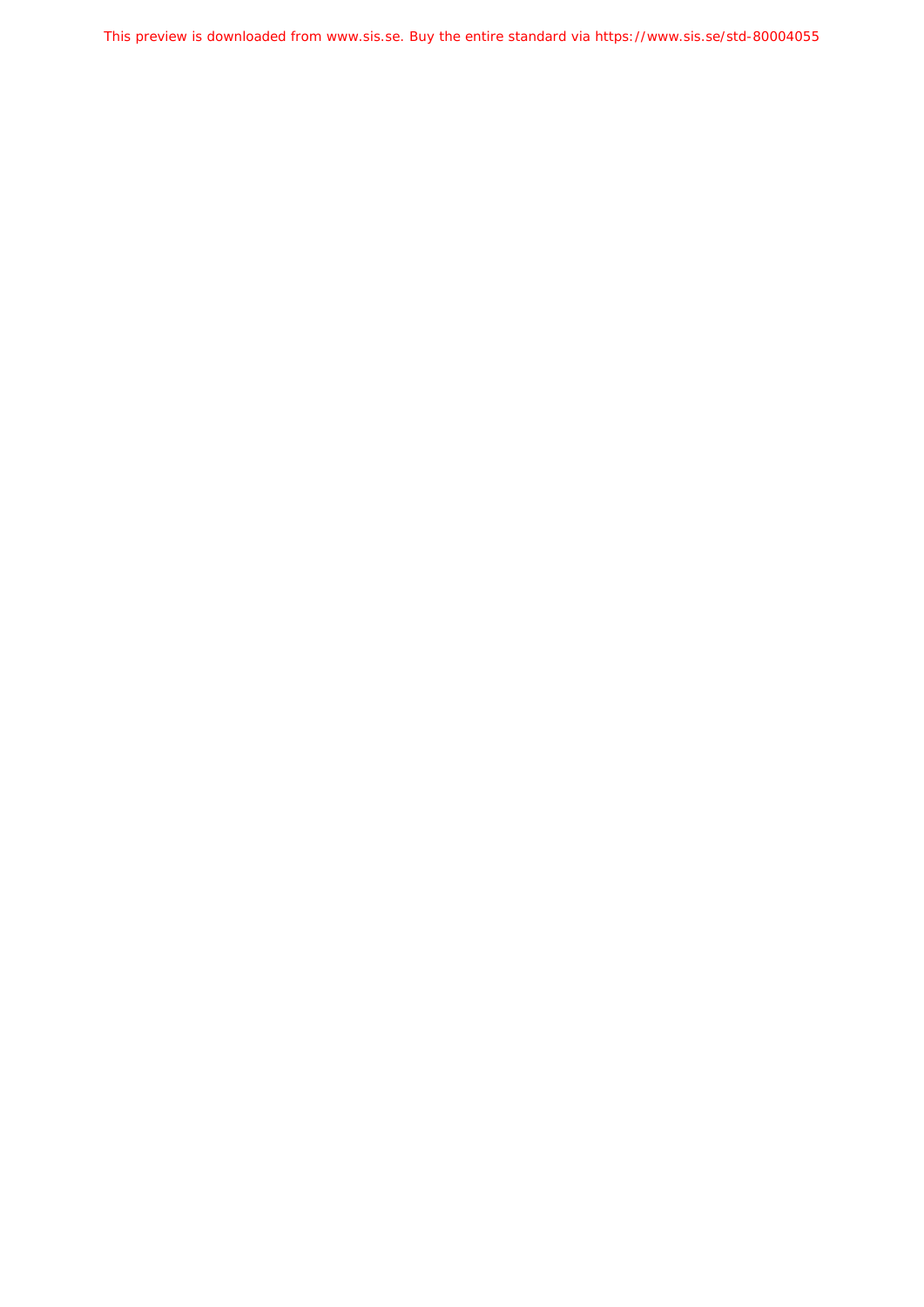### EUROPEAN STANDARD

## **EN ISO 18640-2**

## NORME EUROPÉENNE

### EUROPÄISCHE NORM

May 2018

ICS 13.340.10

English Version

### Protective clothing for firefighters - Physiological impact - Part 2: Determination of physiological heat load caused by protective clothing worn by firefighters (ISO 18640-2:2018)

Vêtements de protection pour sapeurs-pompiers - Impact physiologique - Partie 2: Détermination de la déperdition de chaleur provoquée par les vêtements de protection portés par les sapeurs-pompiers (ISO 18640-2:2018)

Schutzkleidung für die Feuerwehr - Physiologische Wärmebelastung - Teil 2: Bestimmung der physiologischen Wärmebelastung ausgelöst durch von Feuerwehrleuten getragene Schutzkleidung (ISO 18640-2:2018)

This European Standard was approved by CEN on 2 January 2018.

CEN members are bound to comply with the CEN/CENELEC Internal Regulations which stipulate the conditions for giving this European Standard the status of a national standard without any alteration. Up-to-date lists and bibliographical references concerning such national standards may be obtained on application to the CEN-CENELEC Management Centre or to any CEN member.

This European Standard exists in three official versions (English, French, German). A version in any other language made by translation under the responsibility of a CEN member into its own language and notified to the CEN-CENELEC Management Centre has the same status as the official versions.

CEN members are the national standards bodies of Austria, Belgium, Bulgaria, Croatia, Cyprus, Czech Republic, Denmark, Estonia, Finland, Former Yugoslav Republic of Macedonia, France, Germany, Greece, Hungary, Iceland, Ireland, Italy, Latvia, Lithuania, Luxembourg, Malta, Netherlands, Norway, Poland, Portugal, Romania, Serbia, Slovakia, Slovenia, Spain, Sweden, Switzerland, Turkey and United Kingdom.



EUROPEAN COMMITTEE FOR STANDARDIZATION COMITÉ EUROPÉEN DE NORMALISATION EUROPÄISCHES KOMITEE FÜR NORMUNG

#### **CEN-CENELEC Management Centre: Avenue Marnix 17, B-1000 Brussels**

© 2018 CEN All rights of exploitation in any form and by any means reserved Ref. No. EN ISO 18640-2:2018: E worldwide for CEN national Members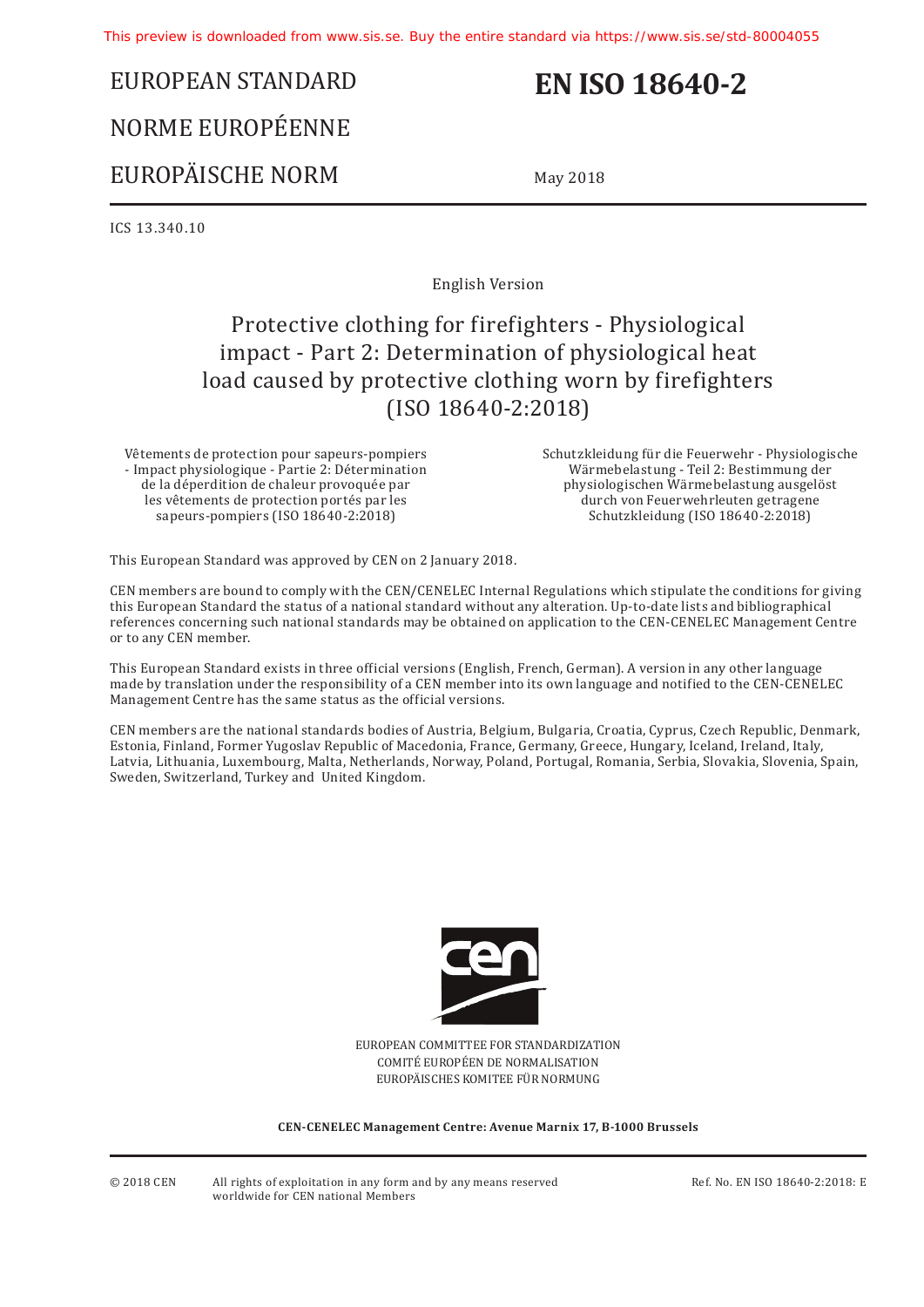## **Contents**

| . .<br>۹<br>×<br>v<br>× |
|-------------------------|
|-------------------------|

| 1                                                                              |     |       |  |  |  |
|--------------------------------------------------------------------------------|-----|-------|--|--|--|
|                                                                                |     |       |  |  |  |
| 2                                                                              |     |       |  |  |  |
| 3                                                                              |     |       |  |  |  |
| 4                                                                              |     |       |  |  |  |
| 5                                                                              |     |       |  |  |  |
|                                                                                | 5.1 |       |  |  |  |
|                                                                                | 5.2 |       |  |  |  |
|                                                                                |     | 5.2.1 |  |  |  |
|                                                                                | 5.3 |       |  |  |  |
|                                                                                |     | 5.3.1 |  |  |  |
|                                                                                |     | 5.3.2 |  |  |  |
|                                                                                |     | 5.3.3 |  |  |  |
|                                                                                |     | 5.3.4 |  |  |  |
|                                                                                |     | 5.3.5 |  |  |  |
|                                                                                |     | 5.3.6 |  |  |  |
|                                                                                |     | 5.3.7 |  |  |  |
| 6                                                                              |     |       |  |  |  |
|                                                                                | 6.1 |       |  |  |  |
|                                                                                | 6.2 |       |  |  |  |
|                                                                                |     | 6.2.1 |  |  |  |
|                                                                                |     | 6.2.2 |  |  |  |
|                                                                                |     | 6.2.3 |  |  |  |
|                                                                                |     | 6.2.4 |  |  |  |
|                                                                                |     | 6.2.5 |  |  |  |
| 7                                                                              |     |       |  |  |  |
|                                                                                | 7.1 |       |  |  |  |
|                                                                                |     | 7.1.1 |  |  |  |
|                                                                                |     | 7.1.2 |  |  |  |
|                                                                                |     | 7.1.3 |  |  |  |
|                                                                                | 7.2 |       |  |  |  |
|                                                                                | 7.3 |       |  |  |  |
| Annex A (normative) Single-sector Thermo-physiological Human Simulator (THS)10 |     |       |  |  |  |
| Annex B (informative) Example measurement protocol according to ISO 18640-214  |     |       |  |  |  |
|                                                                                |     |       |  |  |  |
|                                                                                |     |       |  |  |  |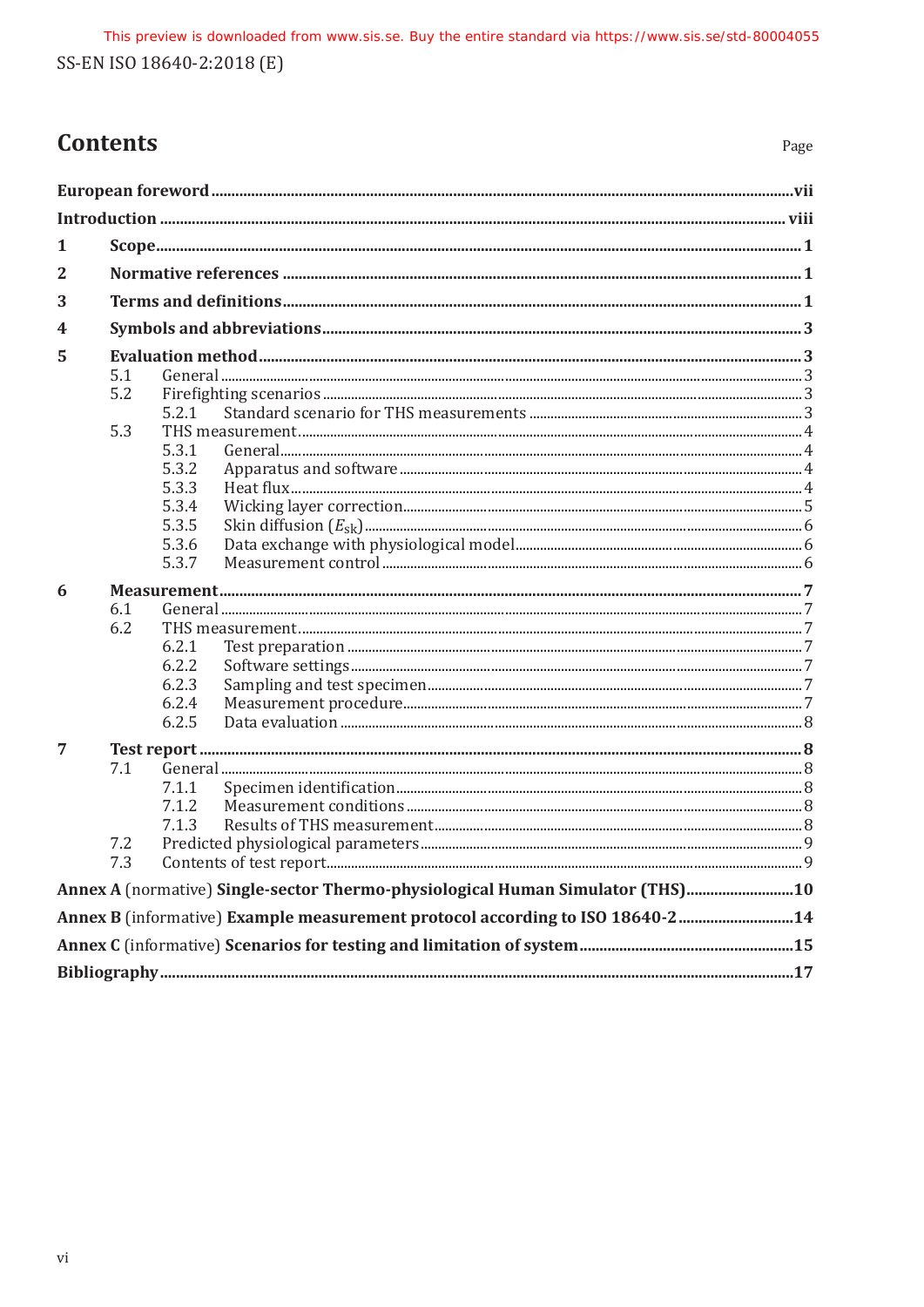## <span id="page-6-0"></span>**European foreword**

This document (EN ISO 18640-2:2018) has been prepared by Technical Committee ISO/TC 94 "Personal safety - Personal protective equipment" in collaboration with Technical Committee CEN/TC 162 "Protective clothing including hand and arm protection and lifejackets" the secretariat of which is held by DIN.

This European Standard shall be given the status of a national standard, either by publication of an identical text or by endorsement, at the latest by November 2018, and conflicting national standards shall be withdrawn at the latest by November 2018.

Attention is drawn to the possibility that some of the elements of this document may be the subject of patent rights. CEN shall not be held responsible for identifying any or all such patent rights.

According to the CEN-CENELEC Internal Regulations, the national standards organizations of the following countries are bound to implement this European Standard: Austria, Belgium, Bulgaria, Croatia, Cyprus, Czech Republic, Denmark, Estonia, Finland, Former Yugoslav Republic of Macedonia, France, Germany, Greece, Hungary, Iceland, Ireland, Italy, Latvia, Lithuania, Luxembourg, Malta, Netherlands, Norway, Poland, Portugal, Romania, Serbia, Slovakia, Slovenia, Spain, Sweden, Switzerland, Turkey and the United Kingdom.

#### **Endorsement notice**

The text of ISO 18640-2:2018 has been approved by CEN as EN ISO 18640-2:2018 without any modification.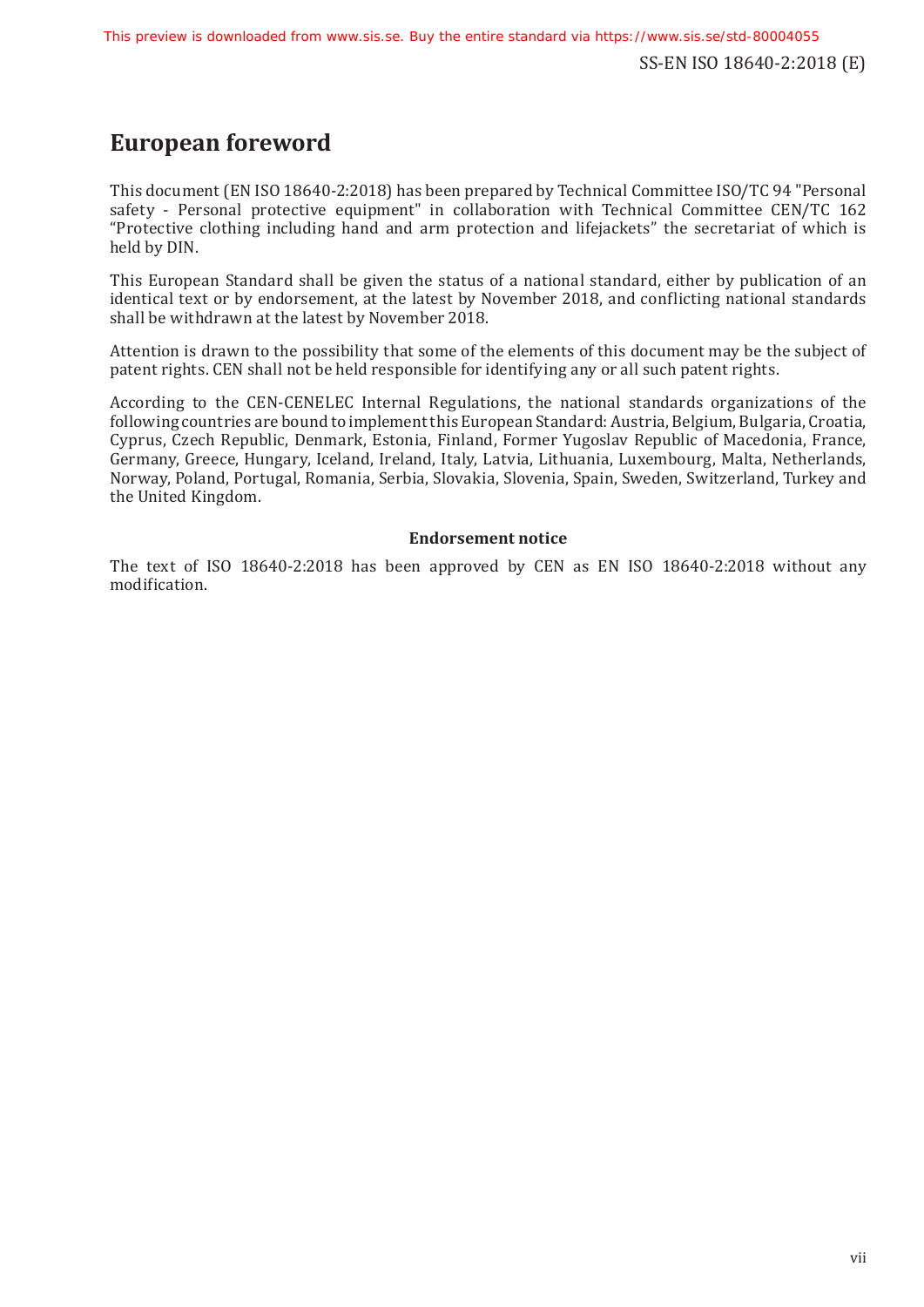## <span id="page-7-0"></span>**Introduction**

Protective clothing for (structural) firefighting may have a serious physiological impact<sup>1),2</sup>) on the wearer and a serious effect on the acute physical condition of the wearer during activities with increased metabolic heat production[3][4]. Protective clothing impedes heat exchange by sweat evaporation and therefore maintenance of a constant core body temperature and thermal homeostasis is disturbed. This could increase the risk of heat strain and subsequently impact on the length and time that the firefighter is able to work safely. If this is identified in a risk assessment, it is important that (thermal) physiological parameters are obtained to ensure the suitability of the protective clothing chosen under the expected conditions of use. The assessment of the physiological impact of the protective clothing provides important information about the effect on individuals undertaking different tasks in various environmental conditions. In ISO 18640-1, relevant physical parameters of protective clothing are measured with a Sweating torso. Standard Sweating torso measurements provide physical parameters about combined and complex heat and moisture transfer (ISO 18640-1). By coupling the sweating torso to a mathematical model for thermo-physiological responses, the thermo-physiological impact of protective clothing is estimated and the maximum exposure time for defined environmental conditions and a defined activity protocol are predicted by Thermal Human Simulator (THS) measurements.

The purpose of this document is to consider aspects of protective clothing performance that cannot be determined by tests described in other standards. The aim of this document is to quantify the thermophysiological impact of protective garments for (structural) firefighting under relevant exposures. This document provides the background for the specification of a minimum level of performance requirements during defined firefighting scenarios for the assessed firefighters' protective clothing by calculation of the maximum allowable work duration in order to avoid heat stroke.

NOTE The method allows to characterizing the thermo-physiological impact for different levels of complexity. This includes the characterisation of the single PPE ensembles (standard procedure) as well as the characterisation of protective clothing ensembles including under wear and protective clothing, including air layers or including design features of protective clothing ensembles (e.g. pockets, reflective strips) as optional procedures<sup>3)</sup>.

<sup>1)</sup> Nunneley (1989) reported a significant physiological burden due to the protective clothing upon the wearer, both in the form of increased metabolic rate and reduced heat dissipation.

<sup>2)</sup> Taylor (2012) showed that the relative influence of the clothing on oxygen cost was at least three times that of the breathing apparatus.

<sup>3)</sup> This listing of standard and optional procedures is a first proposal for prioritization. The expressiveness of the different levels of complexity for the characterisation of the thermo-physiological impact needs to be further investigated. Results will be presented at the next ballot.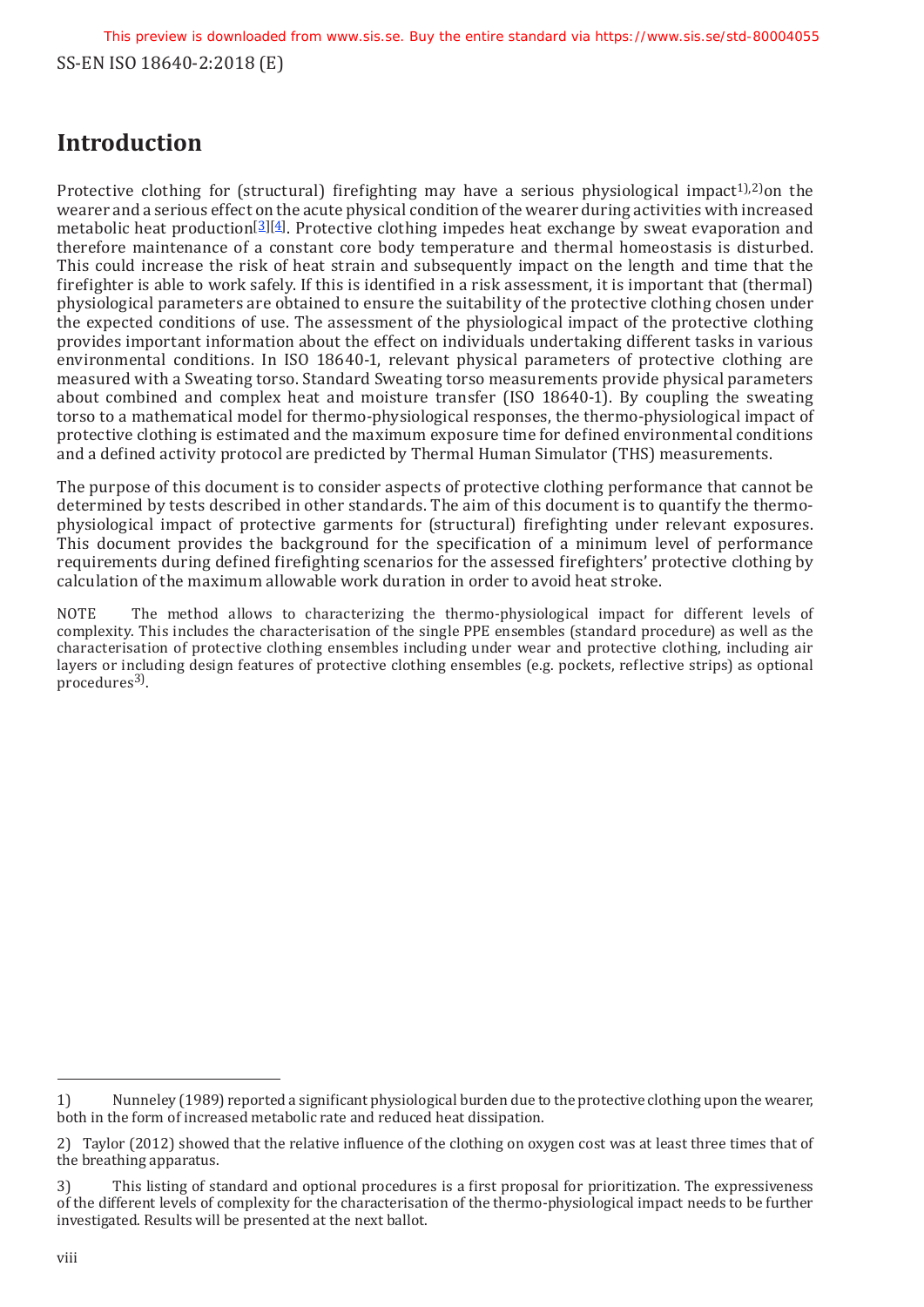## **Protective clothing for firefighters — Physiological impact —**

## Part 2: **Determination of physiological heat load caused by protective clothing worn by firefighters**

### <span id="page-8-0"></span>**1 Scope**

This document specifies a method for evaluating the thermo-physiological impact of protective fabric ensembles and potentially protective clothing ensembles in a simulated activity under defined relevant conditions for firefighters.

This document is intended to be used to assess the thermo-physiological impact of protective fabric ensembles and potentially protective clothing ensembles but not the risk for heat stress due to actual fire conditions. The results of this test method can be used as elements of characterisation and comparison of thermo-physiological impact of various types of protective fabric ensembles and potentially protective clothing ensembles.

Default measurements are undertaken on fabric samples representing the garment or protective clothing combination. Optionally and in addition to the standard test method, the same testing protocol can be applied to characterise protective clothing ensembles including underwear, air layers and certain design features<sup>1)</sup>. In addition measurements on readymade garments are optionally possible.

NOTE The presently used evaluation methods are only validated for structural firefighting garments.

### <span id="page-8-1"></span>**2 Normative references**

The following documents are referred to in the text in such a way that some or all of their content constitutes requirements of this document. For dated references, only the edition cited applies. For undated references, the latest edition of the referenced document (including any amendments) applies.

ISO 11092, *Textiles — Physiological effects — Measurement of thermal and water-vapour resistance under steady-state conditions (sweating guarded-hotplate test)*

ISO 18640-1, *Protective clothing for firefighters-physiological impact — Part 1: Measurement of coupled heat and mass transfer with the sweating torso*

### <span id="page-8-2"></span>**3 Terms and definitions**

For the purposes of this document, the terms and definitions given in ISO 18640-1 and the following apply.

ISO and IEC maintain terminological databases for use in standardization at the following addresses:

- ISO Online browsing platform: available at <https://www.iso.org/obp>
- IEC Electropedia: available at<http://www.electropedia.org/>

<sup>1)</sup> A study conducted at Empa (Swiss Federal Laboratories for Materials Science and Technology, Switzerland) showed good correlation between results of standard torso tests (without both underwear and air layers on fabrics) to tests on fabrics with underwear, tests on fabrics with underwear and air layers and test on readymade garments (with underwear and with or without air layers) of the same material composition. Due to the different thermal insulation of the systems direct comparison of the results is not possible.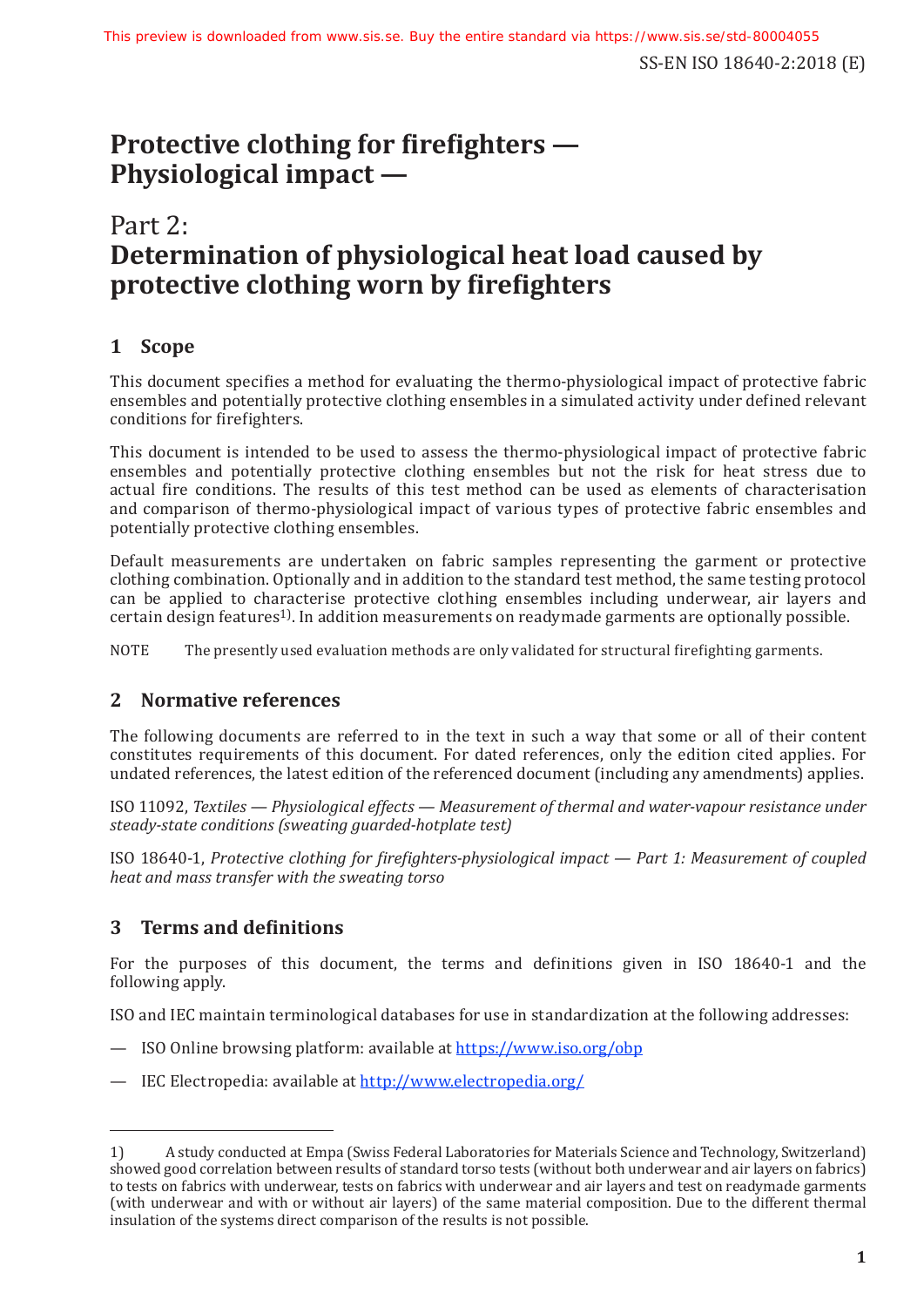This preview is downloaded from www.sis.se. Buy the entire standard via https://www.sis.se/std-80004055

SS-EN ISO 18640-2:2018 (E)

### **3.1**

#### **core body temperature**

 $T_{\rm co}$ 

temperature of deep body tissues of the human body

#### **3.2**

#### **firefighting scenario**

set of environmental conditions, a defined workload and a defined exposure time relevant for a firefighters' task

#### **3.3**

#### **heart rate**

number of heartbeats per unit of time

Note 1 to entry: The heart rate is usually expressed in per minute.

### **3.4**

#### **heat storage**

heat accumulation in the body affected by metabolic heat produced, external heat load and heat dissipated from the body

**3.5**

#### **maximum allowable work duration MAWD**

value calculated from thermo-physiological simulation (THS measurement) predicting the time to reach heat stress based on the definitions of this document

Note 1 to entry: See also Annex A.

Note 2 to entry: This value is given in minutes.

#### **3.6**

#### **mean skin temperature**

*T*m,sk

mean temperature of the outer surface of the (human) body measured at several locations of the skin

#### **3.7**

#### **skin diffusion**

## *E*sk

evaporative heat loss due to insensible skin perspiration and has to be provided for THS measurements

### **3.8**

#### **sweating torso**

upright standing cylindrical test apparatus, simulating the human trunk with thermal guards on the upper and lower end as defined in ISO 18640-1

#### **3.9**

#### **sweat rate**

amount of moisture perspired per time on the surface of the torso

Note 1 to entry: The term sweat rate is also used as the physiological response of the human body to elevated metabolic rate and/or activity wearing protective clothing with high thermal insulation.

#### **3.10**

#### **thermal human simulator measurement**

#### **THS**

measurement with the sweating torso according to ISO 18640-1 where the device is coupled with a validated physiological model

Note 1 to entry: Test cases and requirements for the validation of the physiological model are provided in A.3.